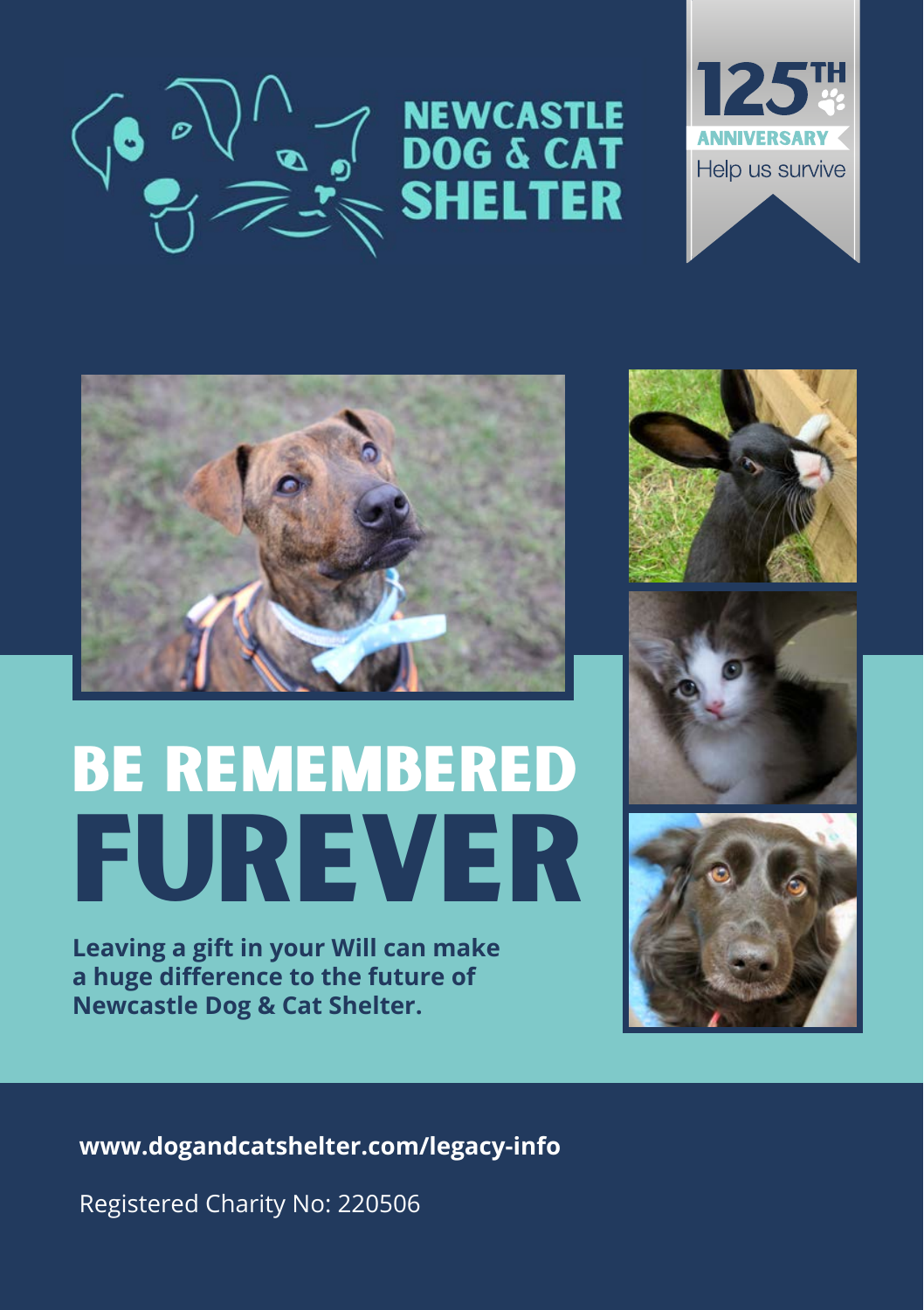

### Where it all began...

The year is 1896 the North East is a different place, there are thousands of dogs every year that need help. William Lisle Blenkinsop Coulson after leaving the army, became a prominent figure in Newcastle upon Tyne, he was an avid lover of animals and wrote numerous works against animal cruelty. His hard work and determination would help thousands of animals in the North East find loving new homes and have a second chance at happiness after he founded Newcastle Dog and Cat Shelter.

His legacy lives on in our hearts as we fight every day to save lives in the North East. **Colonel Blenkinsop's legacy lives on, so can yours!**



## Where are we now...

Over the past 125 years we have worked hard to create high standards of welfare and temporary home for our animals, giving them all the help they need to settle into family life.

We've continued to improve our offering through the years and we have developed a behaviour team who work with animals struggling to socialise and live in a home environment.

You may be surprised to learn we care for many species not just dogs and cats. Our Benton shelter is also home to sanctuary animals. Equine, pigs, sheep and a goat to name a few. Over the past years we have re-homed birds, snakes, tortoises and ducks not to mention an array of small animals. The sad reality is we are here as we need to be, we are here for every dog, cat and rabbit that needs us and we hope to live on to help offer sanctuary to many more animals for many more years.

### Leaving a gift in your will...

### **By leaving a gift in your Will many more animals can be saved.**

Our shelters cost over £1.2 million a year to run, and we rely on donations from kind supporters like you. Leaving a gift in your Will to Newcastle Dog and Cat Shelter means your legacy will continue to live on through the lives of the animals we care for.

**Be remembered furever** and protect the future of Newcastle Dog and Cat Shelter - any gift, large or small, will make a huge difference to our shelter.

There is more information on the back of this leaflet about how to leave a gift in your Will. You can also visit our website **www.dogandcatshelter.com/legacy-info** or call us on **0191 215 0435.** 



### The future...

It's not been easy, but thanks to the amazing gifts and donations our supporters have given and continue to give we are still here, looking after all those amazing animals waiting for their forever homes.

We dream of the day we can offer even more to the animals in our care. better accommodation, more enrichment and more outdoor play areas for our dogs and cats, rabbits and farm animals.

### **Can you help us reach our dream and become a haven for our North East animals?**

A gift in your Will can make the future of Newcastle Dog and Cat Shelter brighter. We're happy to talk through any questions you may have, please call us on **0191 215 0435.**